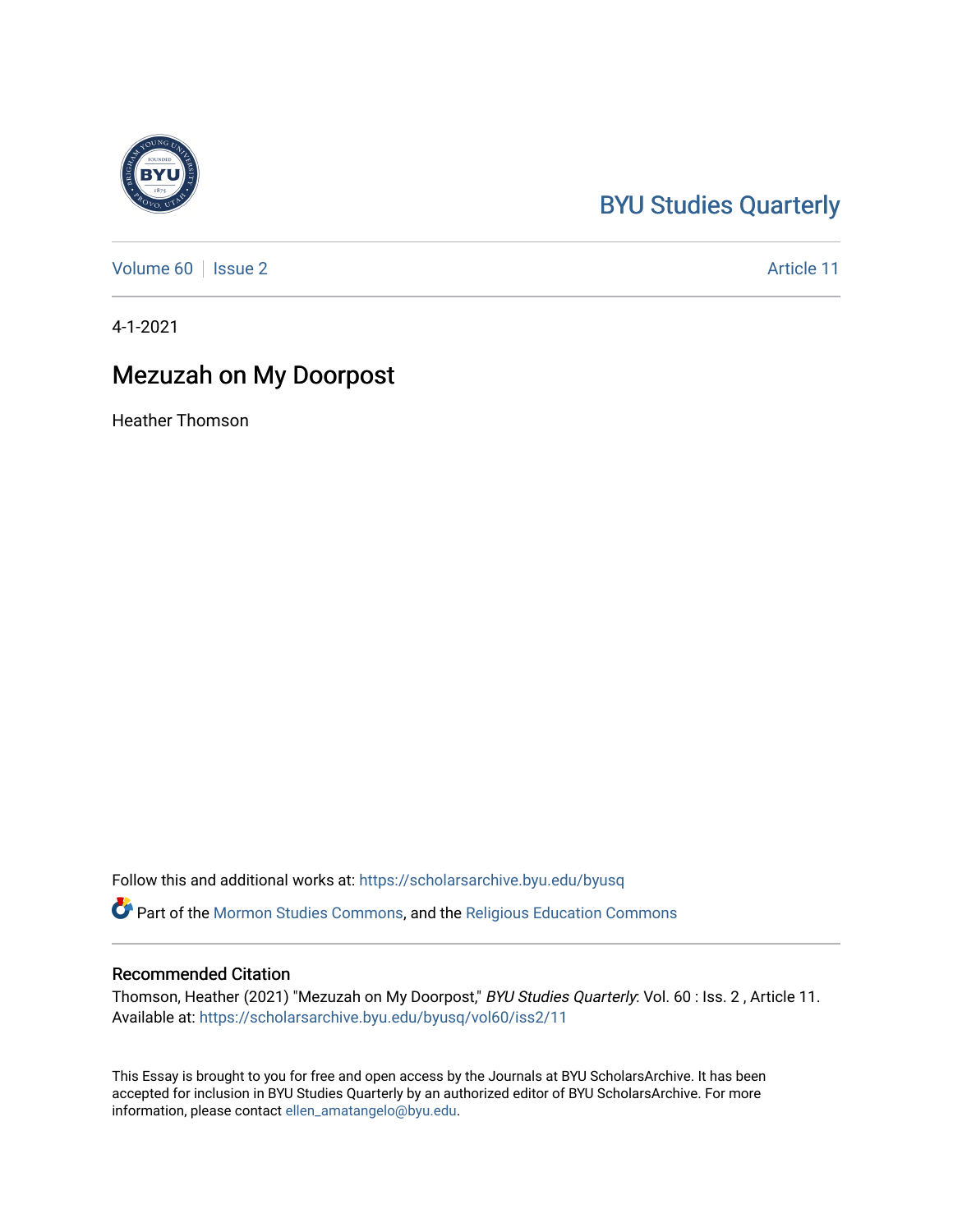## **Mezuzah on My Doorpost**

*Heather Thomson*

 $\bigvee$ hen my husband and I moved across the city into a Jewish community in Montreal four years ago, we discovered the previous owners of our newly purchased home had left their mezuzah on the front doorpost. I don't remember now if I'd noticed it when we first stepped through the doorframe of the mid-century, red-brick bungalow on a Friday evening—so unused to the rhythms of Jewish religious observance were we then that we'd unwittingly requested a showing that fell just before sunset, the beginning of Shabbat. But we did see the mezuzah when we moved in a month later, on another Friday evening: its small cylinder case on the right-hand side of our front door at about eye level, positioned at an angle, pointing inward, as though an invitation to enter.

As we drove our first load of belongings to our new home that Friday evening, we saw what would become a familiar sight to us on Shabbat: girls wearing frocks with frills, young boys with sidelocks, men wearing kippas, women with small hats on immaculately bobbed hair (wigs, it turns out, with shorn hair underneath), all walking home from synagogue. We would learn that in this community of 32,000—in which 40 percent of the population was ethnically Jewish—there were seven synagogues, all within about a half-hour walk of our home, and two less than ten minutes away. Parents pushed double strollers, men of all ages ambled in pairs, and family groups congregated on sidewalks, "*Shabbat shalom*" spilling into the streets.

Most of what I knew about Judaism I'd learned in lessons at church. In my early twenties, I watched my institute teacher fasten a black, cube-shaped

*BYU Studies Quarterly 60, no. 2 (2021)* 119

Published by BYU ScholarsArchive, 2021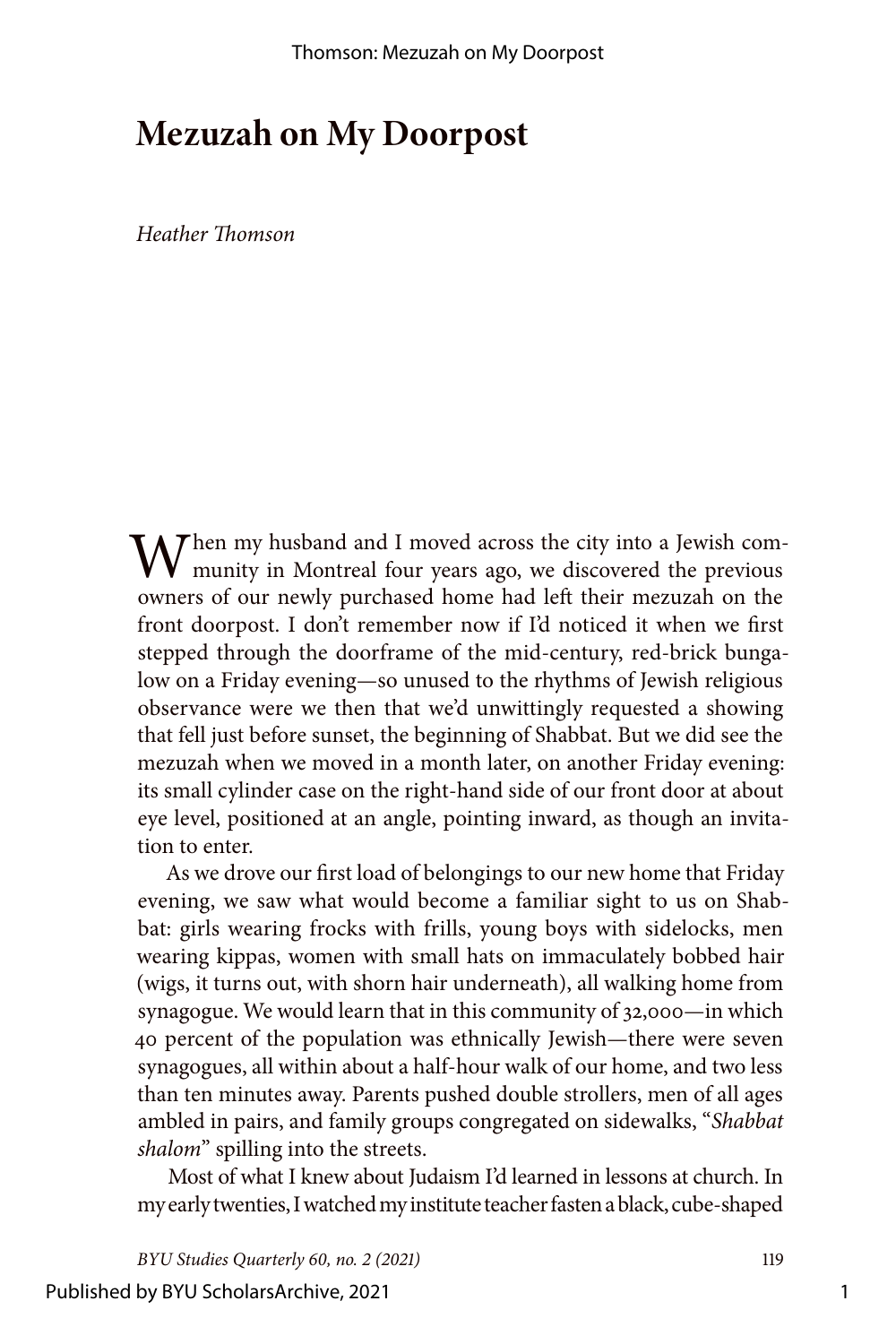object to his forehead like a headlamp—a pretend phylactery—to demonstrate the Old Testament custom of keeping God's law between one's eyes. Real phylacteries—*tefillin* in Hebrew—are a set of small black leather boxes containing scripture written on parchment, worn traditionally by observant Jewish men on their forehead and arm during weekday morning prayers. By the time I moved into our home in my early thirties, newly married and pregnant with our first child, I only vaguely knew what mezuzahs were, not enough to know their name, only that they contained scripture, which I erroneously thought consisted of the entire Torah rather than just a few passages. In my ignorance, the mezuzah was illuminated in the full beauty of an ancient tradition I felt connected to but only dimly understood. Had I been pressed to put my impressions into words, I might have described the mezuzah as a religious decoration, which appealed to me as a predecessor to my own Christian faith.

Christianity was built upon the teachings of a Man who had been Jewish, went my reasoning. And as a member of a church that exists on the premise of being the restoration of Christ's ancient Church, I felt as others belonging to The Church of Jesus Christ of Latter-day Saints also seem to—a special kinship to Judaism. Maybe even a theological claim to it, a spiritual link that fundamentally joined me to this earlier faith, even in my gross ignorance of it. But was the connection I felt to Judaism a legitimate reason to keep the mezuzah? Did I think I had greater access to the foundations of the Christian gospel because of the object outside my door? When I try putting these thoughts into words, I fear they sound as they are: presumptuous, at best, without a true regard for or consideration of my neighbors' lived and living faith.

As I now write, it's been over four years, and the mezuzah is still fastened to our doorpost. I've asked myself on occasion why I've kept it up, since I'm not Jewish myself. But the question is usually forced upon me, an imperative reckoning to sort out the aftermath that follows a misunderstanding. Like when the boys belonging to the local synagogue brought matzah before Passover that first year (and every year since). Or when a Jehovah's Witness showed up with a ready-made argument that Jesus is the true Messiah, and all she could do was point helplessly to my doorpost when I told her that I believed it. I have learned, through these experiences, that the mezuzah is a recognizable mark of a Jewish home. But I've also learned it does not take long for people to figure out otherwise, whether I overtly tell them or not. For the most part, I'm content to let the question slip by unexamined, evading the need to face it again until the next occurrence.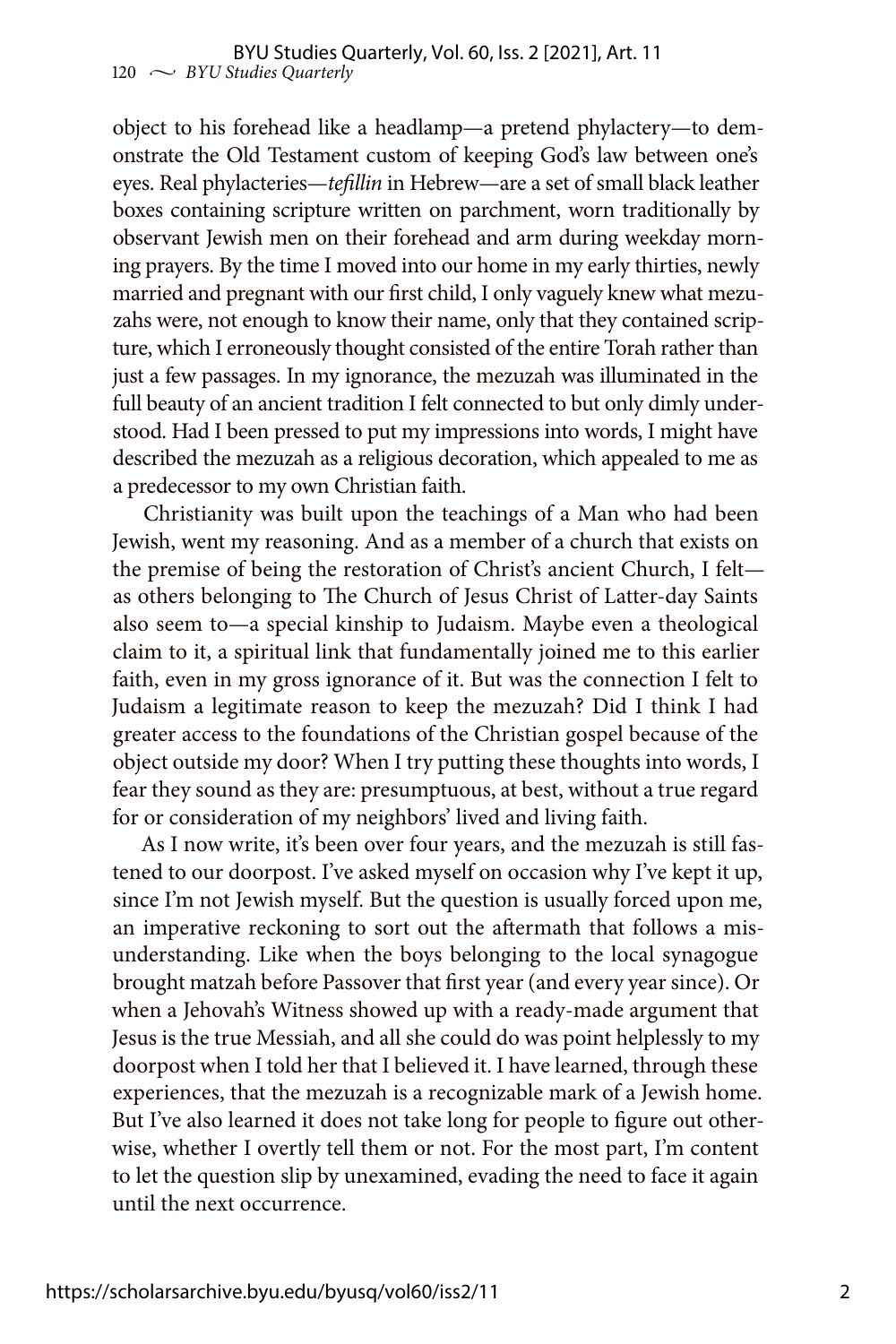The first person who questioned me outright about the mezuzah must have been Nancy, my next-door neighbor, whose family shares the dividing wall of our semidetached house. My husband met her before I did, on a Saturday morning when friends from church were helping us move in. "Oh, church!" she'd said when my husband told her how we knew our friends. "That means you'll have a Christmas house." Did Nancy point the mezuzah out to me the first time we'd met, knocking on my door two weeks later to let me know we could get a ticket if we parked overnight on the street? (Except for Fridays, she said—there was an exemption in the bylaw for Shabbat, as well as for other holidays.) Or was it only after months of talking over the back fence and at each other's front doors before dinner to borrow eggs or spices or other missing ingredients when one day on leaving my steps, she pointed out the inconsistency of me having a mezuzah up while simultaneously displaying the Nativity scene, a silhouette in my front window?

In those early days, I fancied I could get away with it—if not the decision itself to keep the mezuzah up, then at least my own justification for it. When faced head-on with the question, whether by a neighbor or a friend who came to my home, I had my answer ready: the previous owners had left it when they moved, I'd say, and we'd just never taken it down. (Besides, I thought, if it were taken down, there'd be holes in the doorpost that would need to be filled.) I would respond as though I'd never had the question put to me before—as though it were an afterthought. Indeed, until I began writing this essay, I didn't think about the mezuzah much. Perhaps I had an inkling that if I considered it too seriously, I might find a need to take it down, which I wasn't ready to do. Yet, because I consistently avoided a too-close study of my motives for keeping it up, I didn't know why.

Soon after we moved in, we discovered all of our immediate neighbors were Jewish, with varying degrees of observance. This is different from the kind of designation of "active" or "less active" we use in our church to indicate participation levels for members in the same congregation. Rather, our neighbors were part of different denominations based on their observance, from the liberal Reform to the orthodox Hasidic. Some believed in a living faith; others, none at all. But they all observed Shabbat, to one degree or another, if only to gather for the evening meal with family. And they all had a mezuzah.

 $\sim$ 

The word *mezuzah*—though now commonly used for the scroll within the box fastened outside one's door—simply means "doorpost" in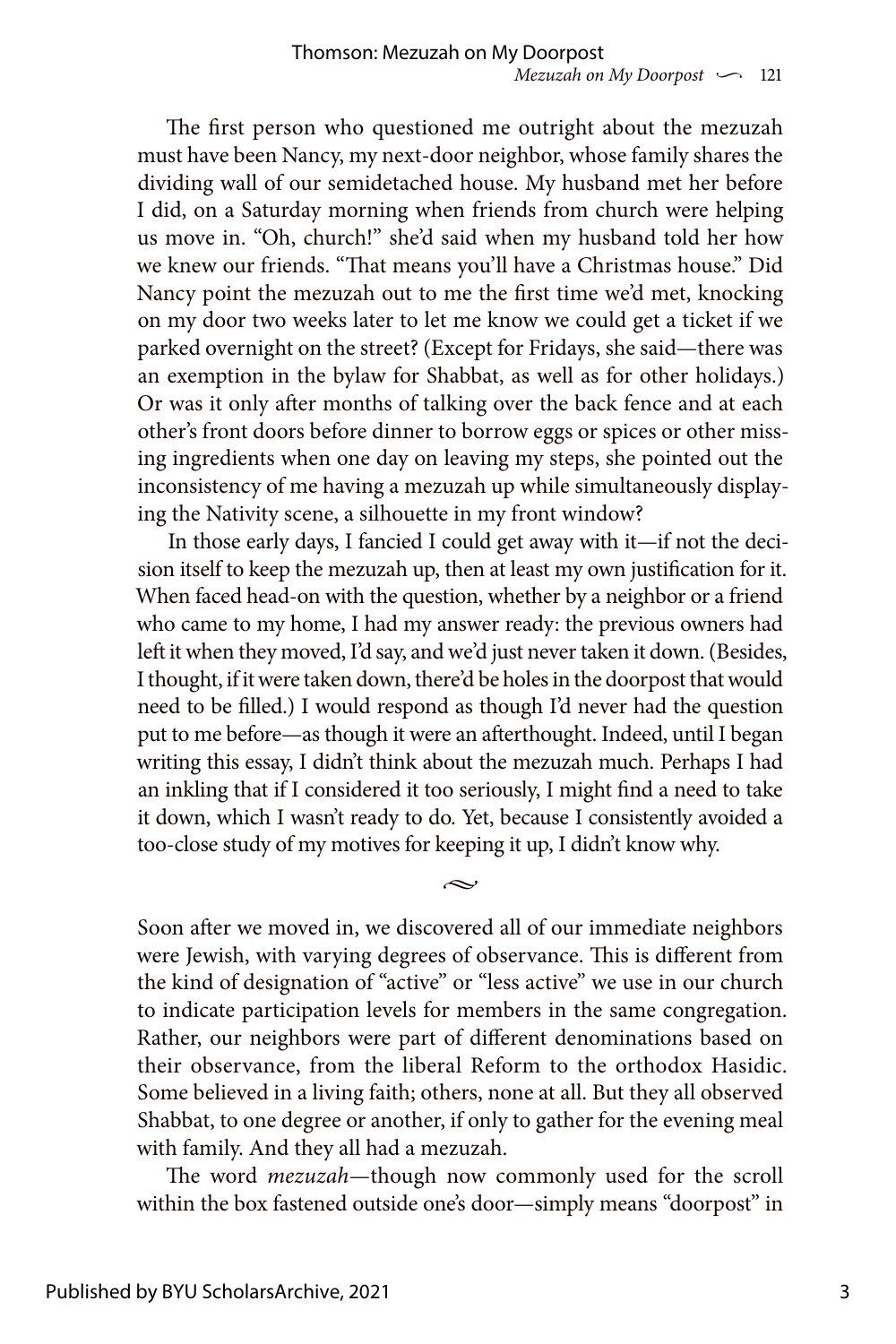Hebrew. It's used in the Torah when the children of Israel are commanded to mark their doorposts with blood so that death might pass over them. It's also used in two scriptures in Deuteronomy where they are instructed to write the words of God on their gates and doorposts of their houses. As they are now referred to, mezuzahs can be found on the doorposts of Jewish homes and the rooms within. They're also on the doorposts of workplaces, as I'd noticed at my doctor's office when I went for prenatal visits. (Incidentally, my doctor wasn't called in for my delivery, which fell on a Friday evening, as she observed Shabbat even for work.)

Like the religious lines which define us, there are physical lines that differentiate us from each other, too—the fence that separates my backyard and Nancy's, or the hedges separating my other next-door neighbor's lawn and ours, or ours and the neighbors behind us. And yet our lives intersect in ways deeper than the above-ground barriers. Our dividing hedges share the same roots and soil: they are, in fact, the same living bush, bursting into flame each autumn when the intertwining vines turn scarlet with the first frost. The raspberry canes and fire lilies of Nancy's garden bend through the fence to my side, and the red runners of my strawberry plants reach to her flower patch. We share a wall that is supposed to divide, but through it we hear Nancy's family playing the piano, and they, the noises of our young children.

In the time we've been here, I've gone to a shiva—a seven-day period of mourning following the death of a close relative—at my next-door neighbor's home, with whom we share a hedge, and a Seder dinner at Nancy's during Passover, to commemorate the liberation of the children of Israel from slavery in Egypt. For the most part, though, we don't pass through the frames of our neighbors' doors, nor do they ours: more often, we find ourselves talking on either side of our doorposts, or else we're all on the outside.

From where I sit at my desk and write, I can see my neighbor across the street touch the mezuzah on her doorpost and lightly kiss her hand when she leaves. Like those who lived in the home before her, she and her family are Hasidic, recognizable by their more conservative dress and strict adherence to Jewish law. I met her one morning not long after they'd moved in when putting my recycling out at the curb, still wearing my pajamas; she looked at me from the sidewalk across the street, and I took this as invitation enough to cross over and introduce myself. "Maybe our children can play together," she suggested, unprecedentedly, and offered a tricycle for my daughter to use while we talked.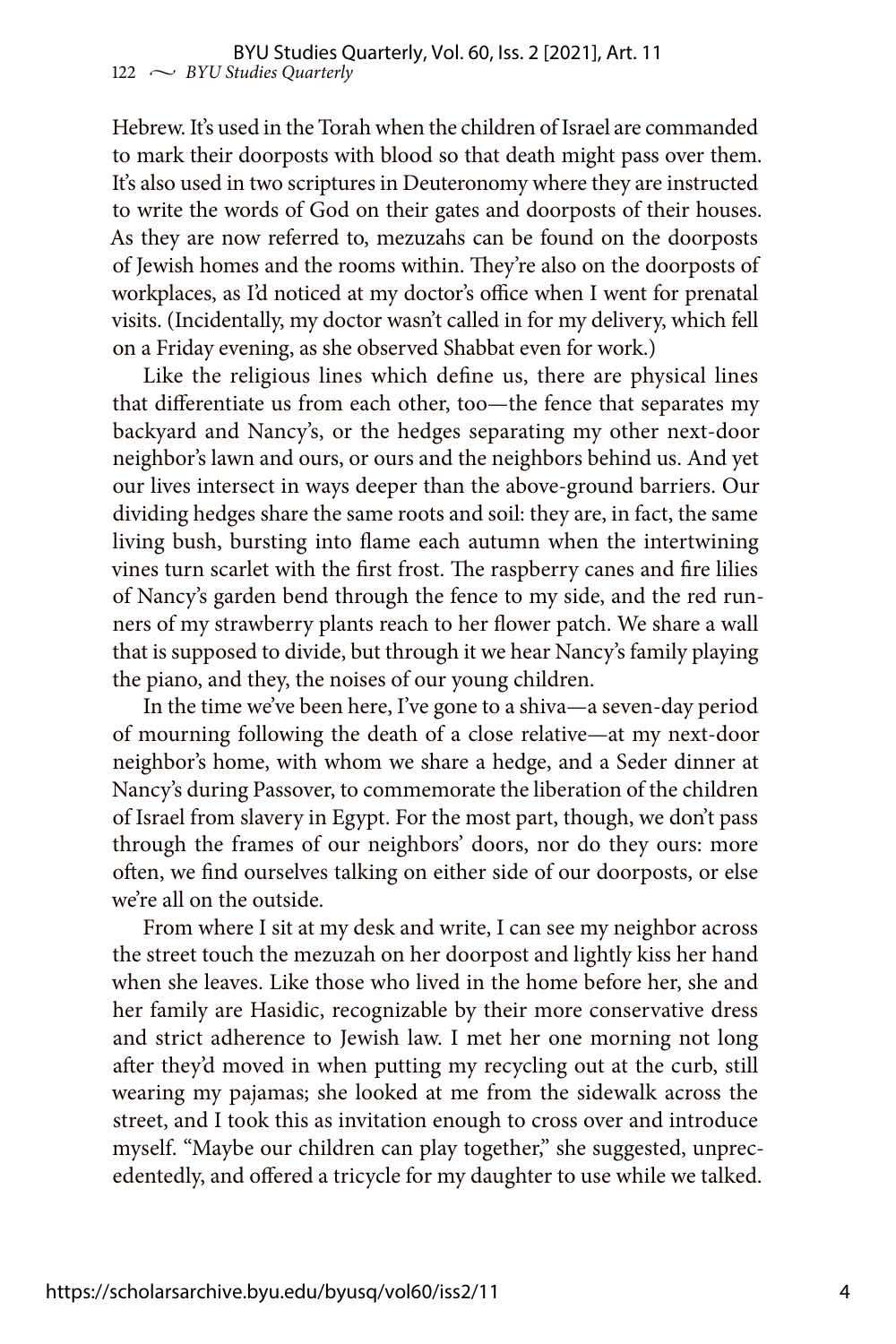The mother who'd lived there previously hadn't come to the front door when I'd knocked one winter day to offer help after seeing her spinning her tires on the ice, unable to leave the driveway. As I stood waiting at her unopened door, I could see her young children looking at me curiously through the living room window, and when an older daughter finally opened the door to see what I wanted, she promptly closed it again until my message was relayed, and her mother's reply returned to me: "No, thank you." They'd moved away without her ever having spoken directly to me. So I was doubly elated with this unexpected offer of friendship from this new, young mother. Yet when I realized that she might not know I was not Jewish, something inside me sunk, as I knew that, in knowing it, she might feel differently.

The mezuzah, I knew by now, was the mark of a Jewish home. I would never have put it up myself, but I was in no rush to take it down either. And yet when I learned that some Christians have adopted the practice of putting mezuzahs on their doorposts, I am bothered by the appropriation. Had I justified that I could keep it up because I was part of Christ's restored Church? I could find nothing which said a mezuzah should be removed by new owners if they are not Jewish, and no one directly told me I should take it down. But it must have puzzled my neighbors, who knew I was Christian, to see it still up.

We heard a loud rap on our front door one Friday night around nine thirty or ten o'clock, and my husband, when seeing who it was, called for me immediately. I opened the door to see my neighbor from across the street standing on my porch with her children, a beautiful beaded white hat covering her head, her dress finer than I'd ever seen on weekdays. After exchanging a few polite commonplaces, and hoping she hadn't disturbed me, she told me that the thermostat was set too low in their home, and it was a cold night. . . . I remembered the Shabbat elevators at the Jewish hospital in which I gave birth, which stopped at each floor so that no one need press a button and do that which was forbidden on Shabbat. All at once, I understood. She must have been confident that I wasn't Jewish—despite the mezuzah—or she wouldn't have come. I slipped on some shoes, stepped past the mezuzah, crossed the street with her, and entered the door that had once been closed to me. It would be the first of many times I would go over on a Friday night to turn something off or on, flip a switch. I've been through her doorpost, now, more than any other neighbor's, with the exception of Nancy's. "Oh, are you her *Shabbos goy*?" Nancy asked me one Friday evening from her front porch,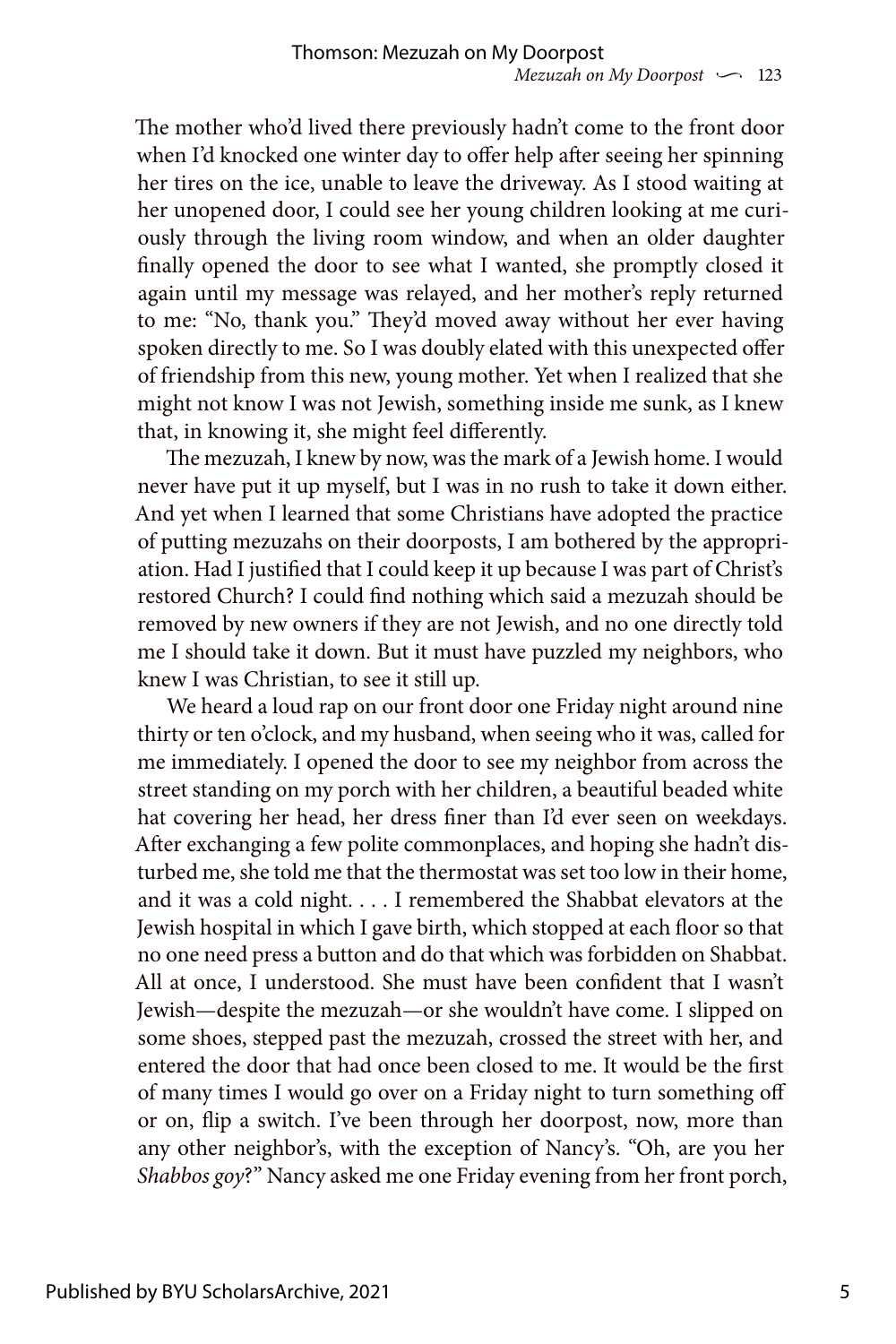when she saw me returning to mine. I was delighted to know I had a name for my newfound role.

 $\sim$ 

I've often wondered why the previous owners left the mezuzah up, knowing we weren't Jewish ourselves. Was it simply an oversight of instruction, which clearly states—I looked it up—that a mezuzah must be removed if the next occupants are known to not be Jewish (with an equally clear mandate that a mezuzah must remain if it's known that they are)? Or was the decision something more deliberate, and if so, for what purpose?

Before the COVID-19 pandemic hit Montreal, my family and I would leave our neighborhood on Sunday mornings to worship, though our church is only a ten-minute drive away. With lockdowns, and gatherings of all kinds being restricted, then banned, it's been ten months since I've set foot in a church, though I've been "active" all my life. I had valued my connection with my neighbors before, but it's become more vital now: they've become my primary community.

I went outside to take a break on my back porch one Sunday afternoon in the spring after teaching a Zoom Sunday School lesson. Nancy was out too, bringing in her laundry, and asked what we did for church, now that we couldn't go in person. She told me how Zoom wasn't an option for the Hasidic community, in which electronics were forbidden on Shabbat (and some prayers required ten men to be performed, she said). I told her how we took the sacrament at home now, my husband blessing the bread and water at our table. "If you ever need matzah for it, I have some," she offered.

I've wondered about my reticence to take the mezuzah down, even after all my neighbors knew that I'm Christian. The mezuzah, I now realize, had become my own private symbol of my need to belong in the community in which I live. Having seen it solely as a symbol upon which I'd superimposed my own meaning, I hadn't understood the sanctity with which the object itself was regarded. When I learned that it should be inspected for any fading of the text or damage to the parchment twice every seven years by a certified scribe, I finally decided to have it taken down. I thought perhaps I could ask my neighbor across the street if her rabbi might be willing to remove it. And I hoped it wasn't seen as sacrilege that I'd kept it up all this time.

One dark Sunday evening last December, we heard a knock at our front door. "Hi, just here to remind you to light your menorah!" came